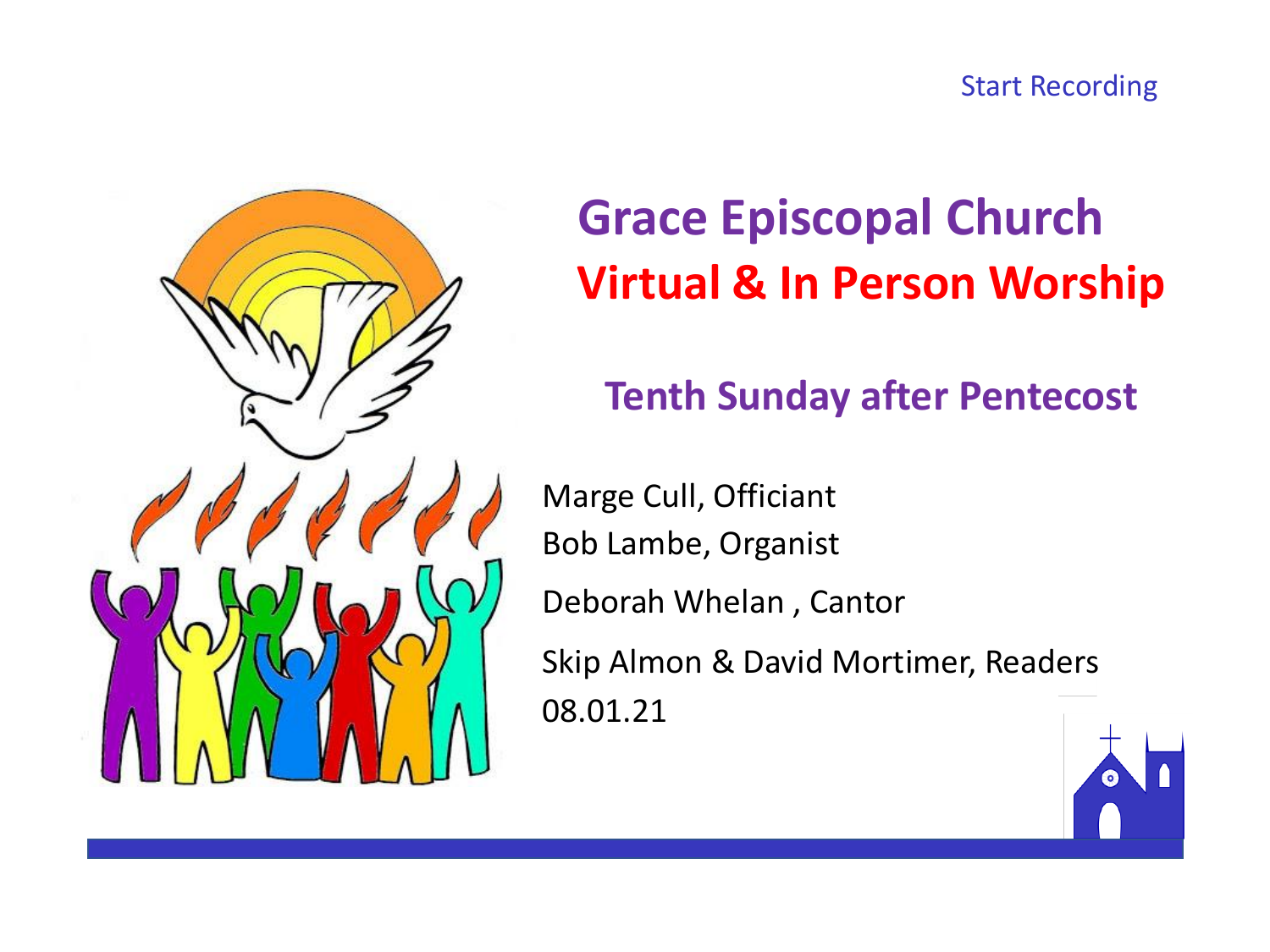## Opening

*Officiant's microphone open, all others muted.*

#### **Officiant:**

Blessed be the one, holy and living God

**People:** Glory to God forever and ever

#### **Collect for Purity (together)**

Almighty God, to you all hearts are open, all desires known, and from you no secrets are hid: Cleanse the thoughts of our hearts by the inspiration of your Holy Spirit, that we may perfectly love you, and worthily magnify your holy Name; through Christ our Lord.



*Amen!*

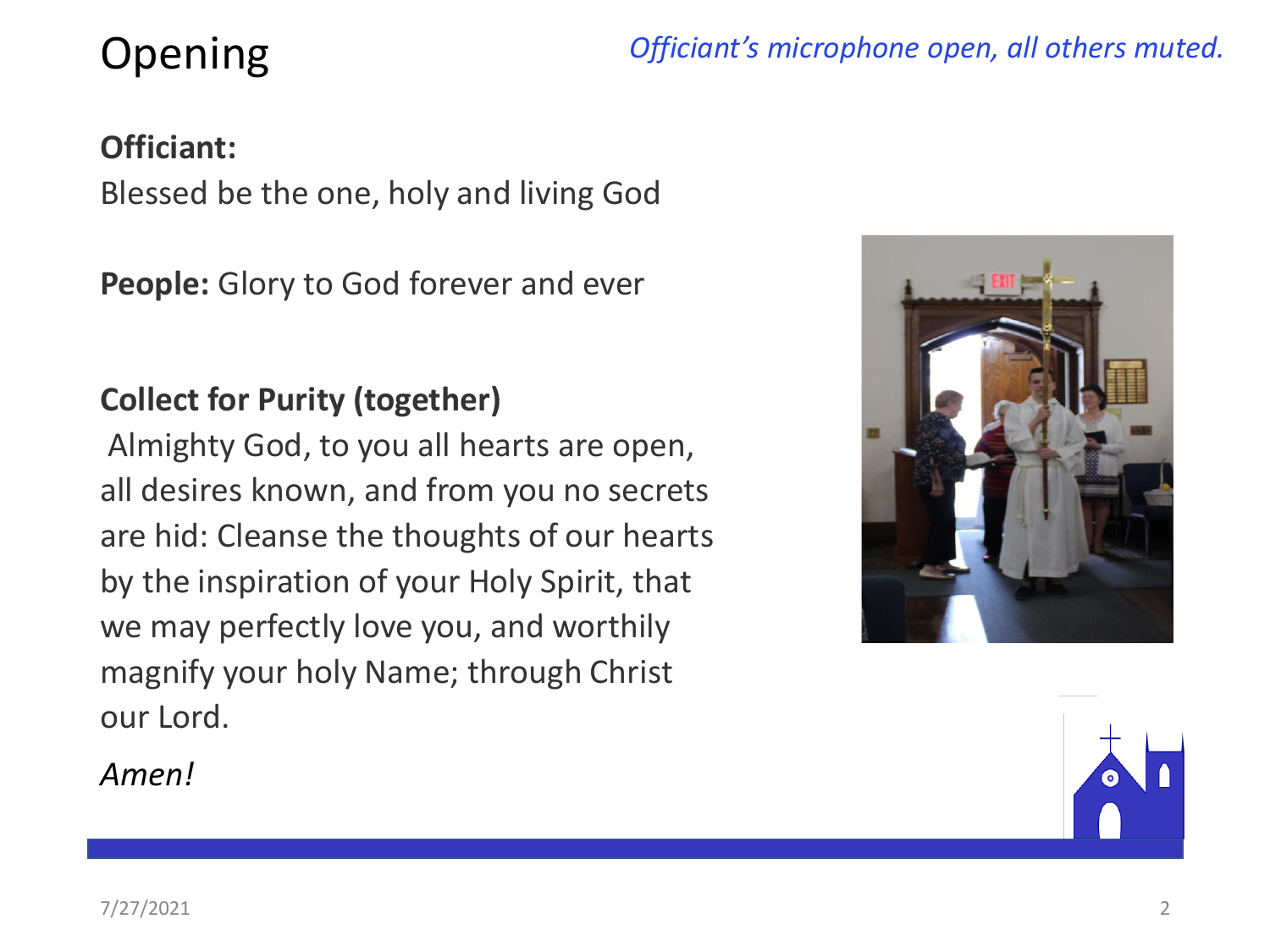### Glory to God

*spoken in unison*

Glory to God in the highest, and peace to his people on earth. Lord God, heavenly King, almighty God and Father, we worship you, we give you thanks, we praise you for your glory.

Lord Jesus Christ, only Son of the Father, Lord God, Lamb of God, you take away the sin of the world: have mercy on us; you are seated at the right hand of the Father: receive our prayer.

For you alone are the Holy One, you alone are the Lord, you alone are the Most High, Jesus Christ, with the Holy Spirit, in the glory of God the Father.

*Amen*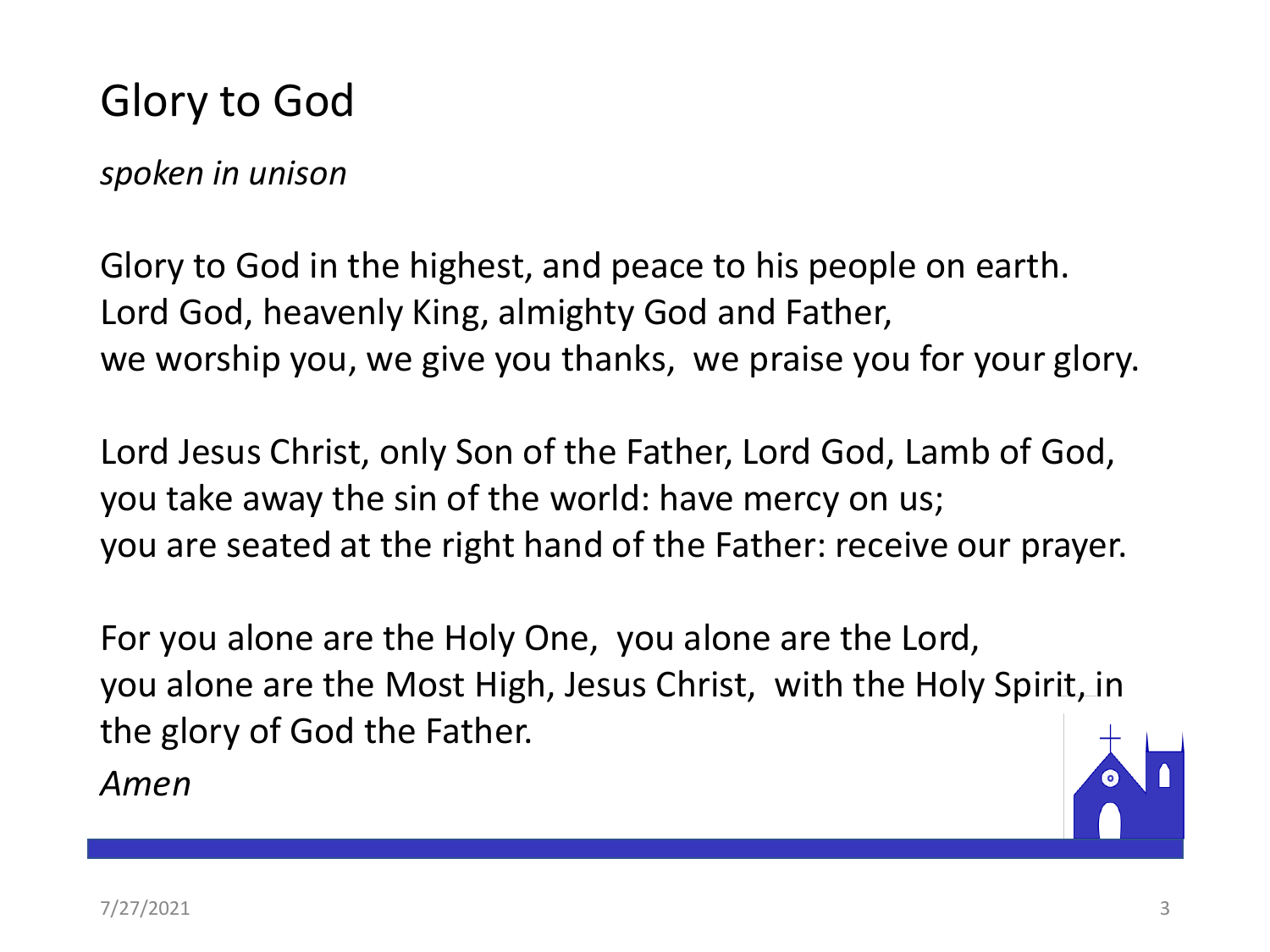

Let your continual mercy, O Lord, cleanse and defend your Church; and, because it cannot continue in safety without your help, protect and govern it always by your goodness; through Jesus Christ our Lord, who lives and reigns with you and the Holy Spirit, one God, for ever and ever. *Amen.*

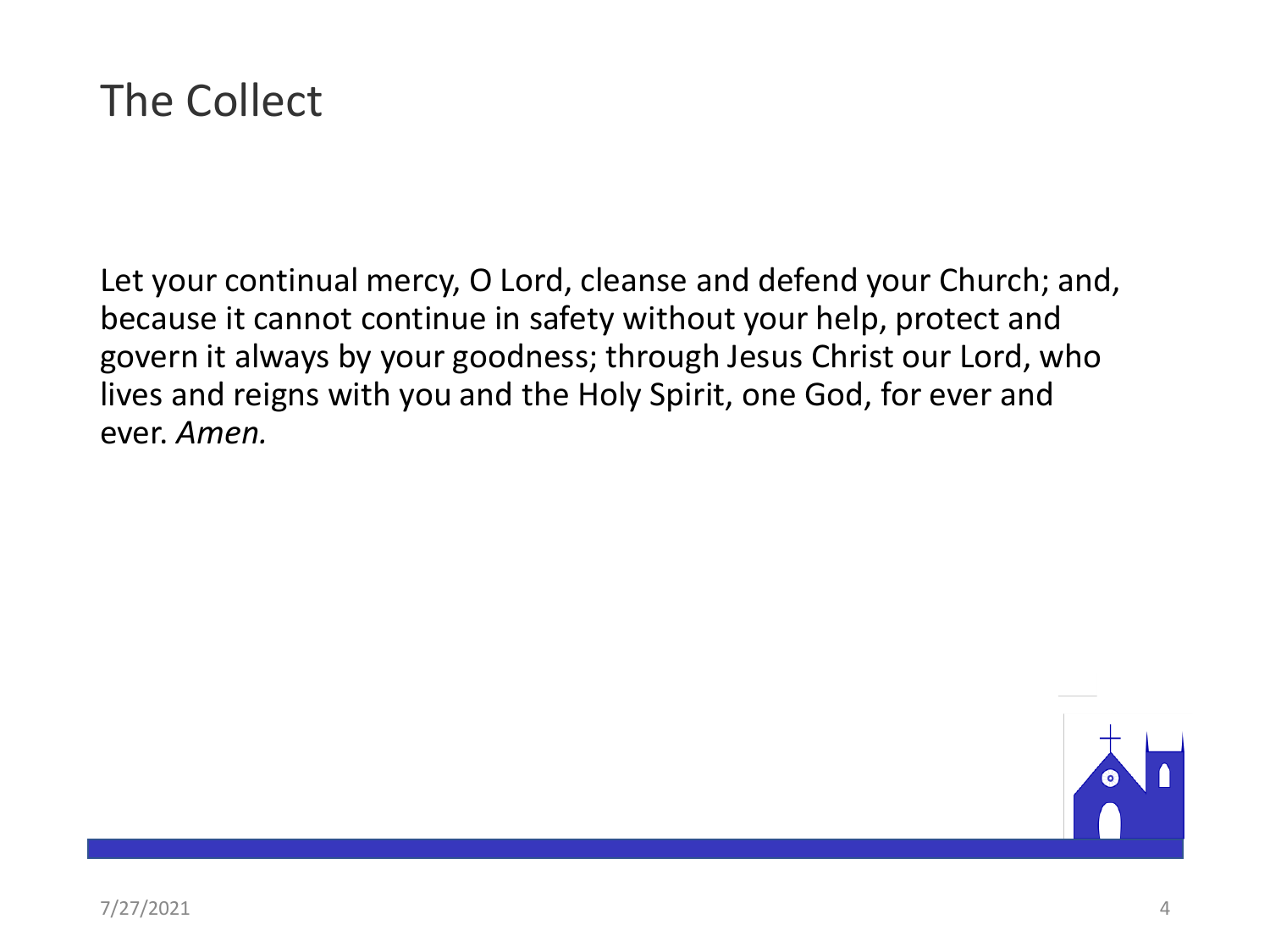### **First Reading : Exodus 16:2-4,9-15**

The whole congregation of the Israelites complained against Moses and Aaron in the wilderness. The Israelites said to them, "If only we had died by the hand of the LORD in the land of Egypt, when we sat by the fleshpots and ate our fill of bread; for you have brought us out into this wilderness to kill this whole assembly with hunger."

Then the LORD said to Moses, "I am going to rain bread from heaven for you, and each day the people shall go out and gather enough for that day. In that way I will test them, whether they will follow my instruction or not.

Then Moses said to Aaron, "Say to the whole congregation of the Israelites, 'Draw near to the LORD, for he has heard your complaining.'" And as Aaron spoke to the whole congregation of the Israelites, they looked toward the wilderness, and the glory of the LORD appeared in the cloud. The LORD spoke to Moses and said, "I have heard the complaining of the Israelites; say to them, 'At twilight you shall eat meat, and in the morning you shall have your fill of bread; then you shall know that I am the LORD your God.'"

*continued*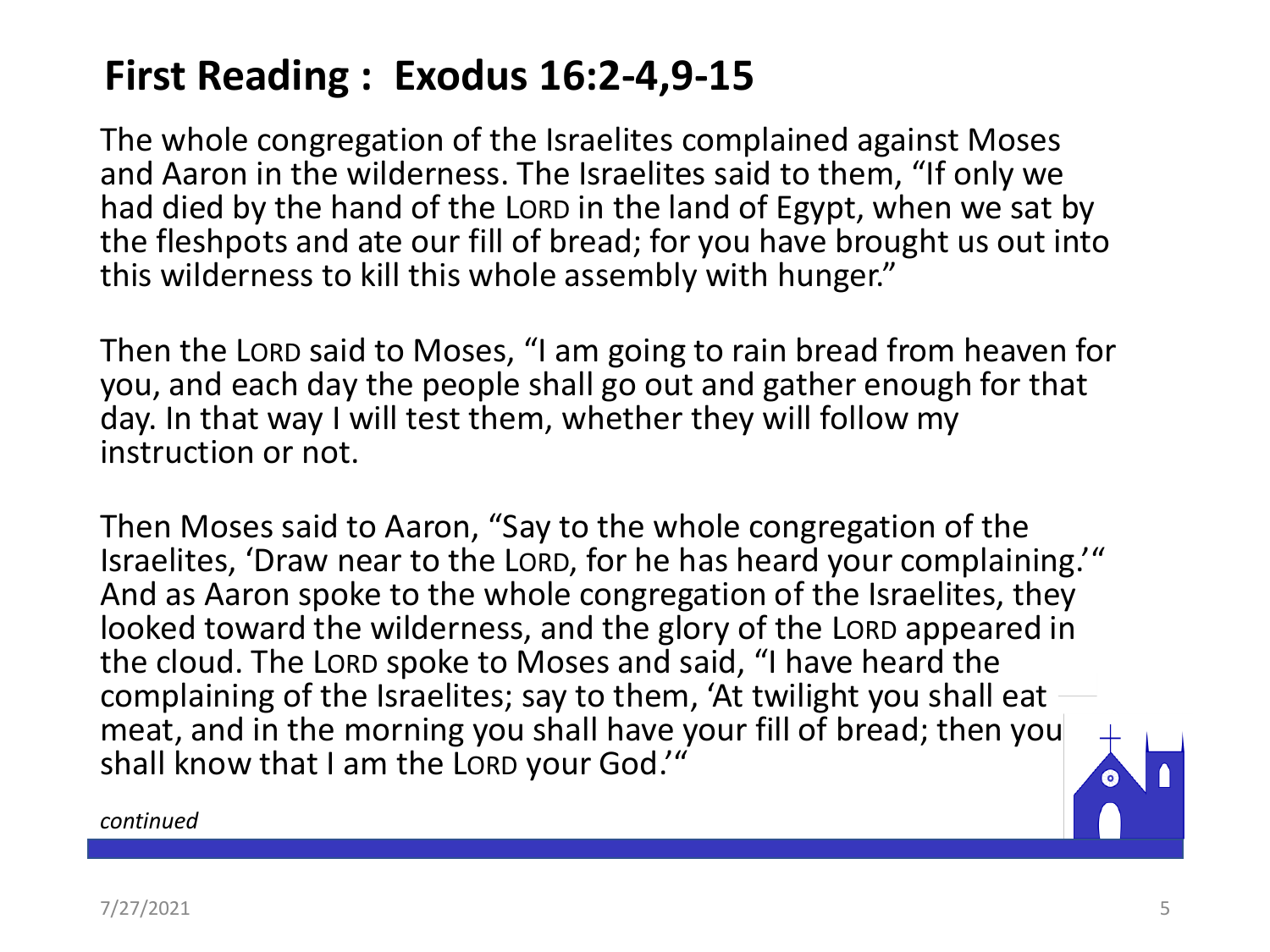*continued*

In the evening quails came up and covered the camp; and in the morning there was a layer of dew around the camp. When the layer of dew lifted, there on the surface of the wilderness was a fine flaky substance, as fine as frost on the ground. When the Israelites saw it, they said to one another, "What is it?" For they did not know what it was. Moses said to them, "It is the bread that the LORD has given you to eat."

Hear what the Spirit is saying to God's people *All: Thanks be to God*

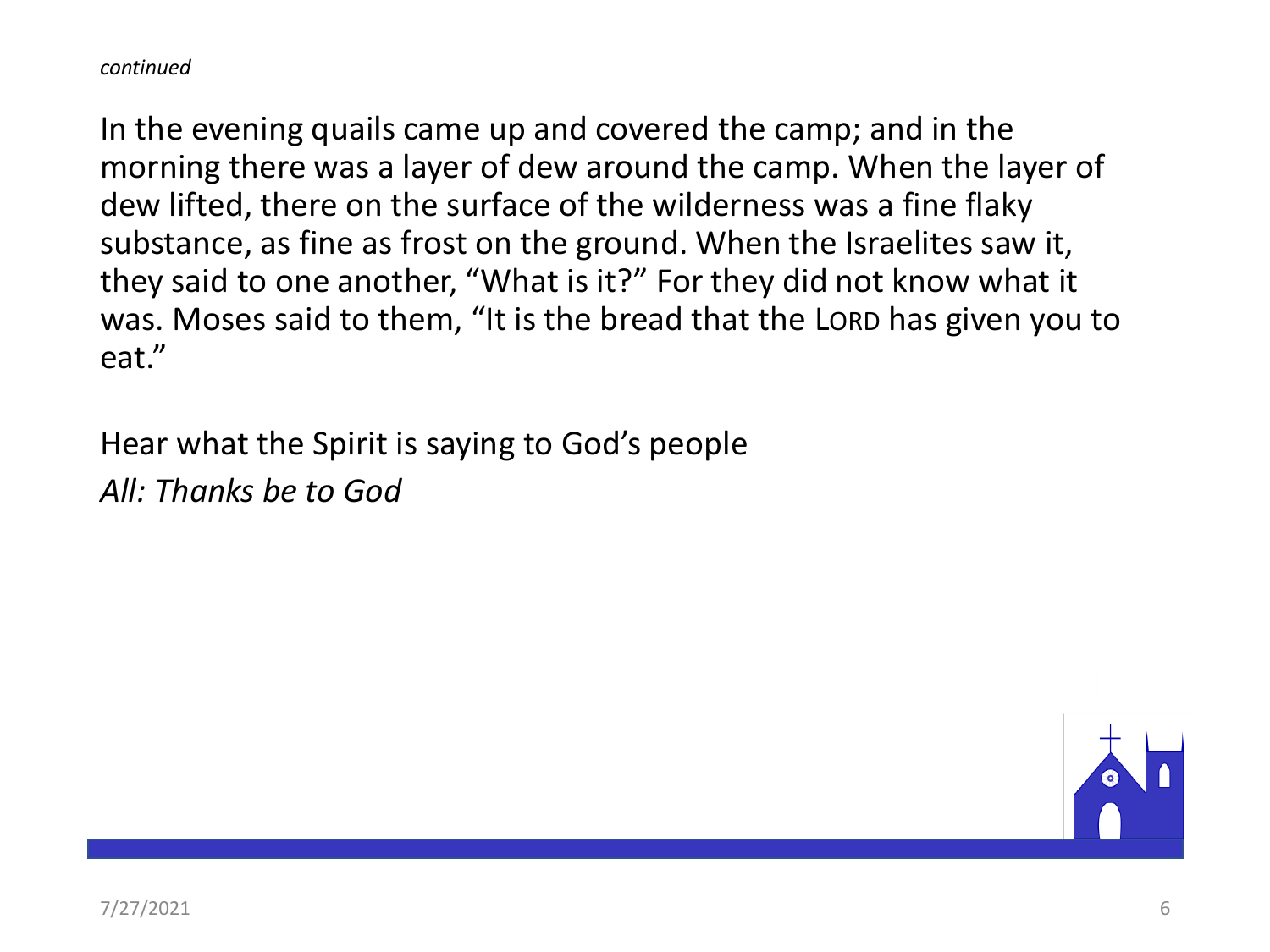### **Psalm 78:23-29**

- 23 So he commanded the clouds above \*and opened the doors of heaven.
- 24 He rained down manna upon them to eat \*and gave them grain from heaven.
- 25 So mortals ate the bread of angels; \*he provided for them food enough.
- 26 He caused the east wind to blow in the heavens \*and led out the south wind by his might.
- 27 He rained down flesh upon them like dust \*and winged birds like the sand of the sea.
- 28 He let it fall in the midst of their camp \*and round about their dwellings.
- 29 So they ate and were well filled, \*for he gave them what they craved.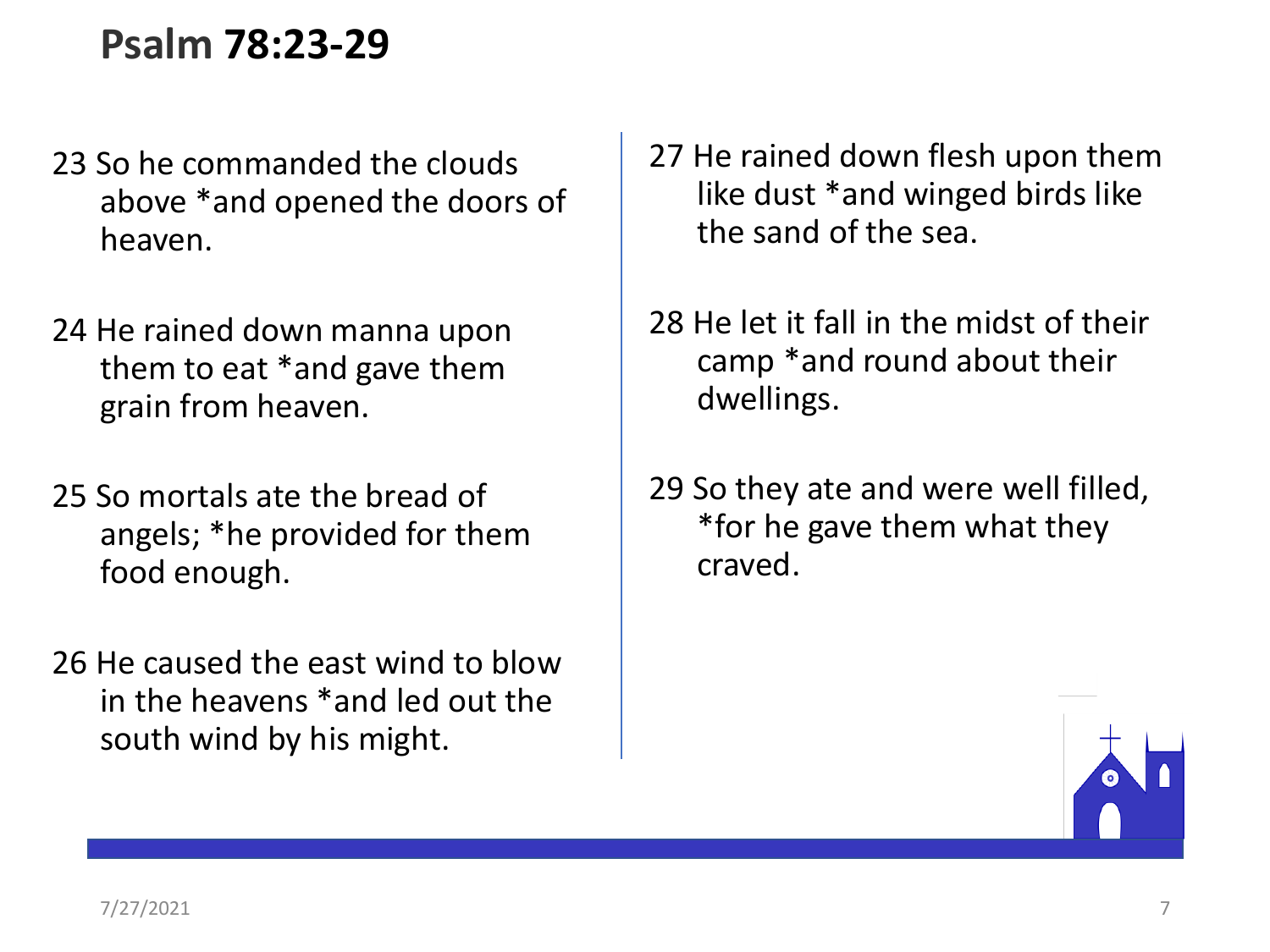## **The Epistle Ephesians 4:1-16**

I therefore, the prisoner in the Lord, beg you to lead a life worthy of the calling to which you have been called, with all humility and gentleness, with patience, bearing with one another in love, making every effort to maintain the unity of the Spirit in the bond of peace. There is one body and one Spirit, just as you were called to the one hope of your calling, one Lord, one faith, one baptism, one God and Father of all, who is above all and through all and in all. But each of us was given grace according to the measure of Christ's gift. Therefore it is said,

"When he ascended on high he made captivity itself a captive; he gave gifts to his people."

(When it says, "He ascended," what does it mean but that he had also descended into the lower parts of the earth? He who descended is the same one who ascended far above all the heavens, so that he might fill all things.)



*continued*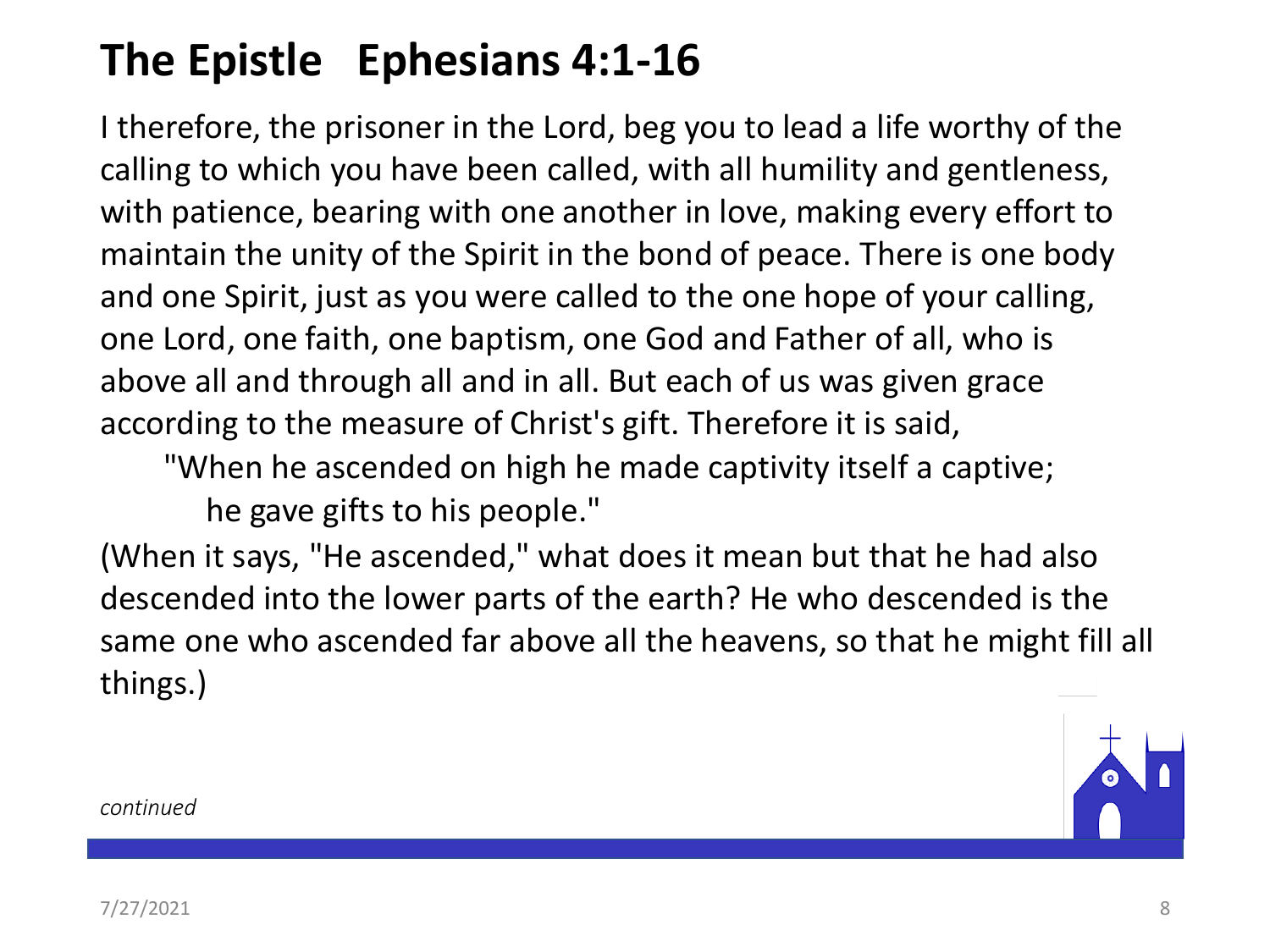*continued*

The gifts he gave were that some would be apostles, some prophets, some evangelists, some pastors and teachers, to equip the saints for the work of ministry, for building up the body of Christ, until all of us come to the unity of the faith and of the knowledge of the Son of God, to maturity, to the measure of the full stature of Christ. We must no longer be children, tossed to and fro and blown about by every wind of doctrine, by people's trickery, by their craftiness in deceitful scheming. But speaking the truth in love, we must grow up in every way into him who is the head, into Christ, from whom the whole body, joined and knit together by every ligament with which it is equipped, as each part is working properly, promotes the body's growth in building itself up in love.

Hear what the Spirit is saying to God's people

*People: Thanks be to God*

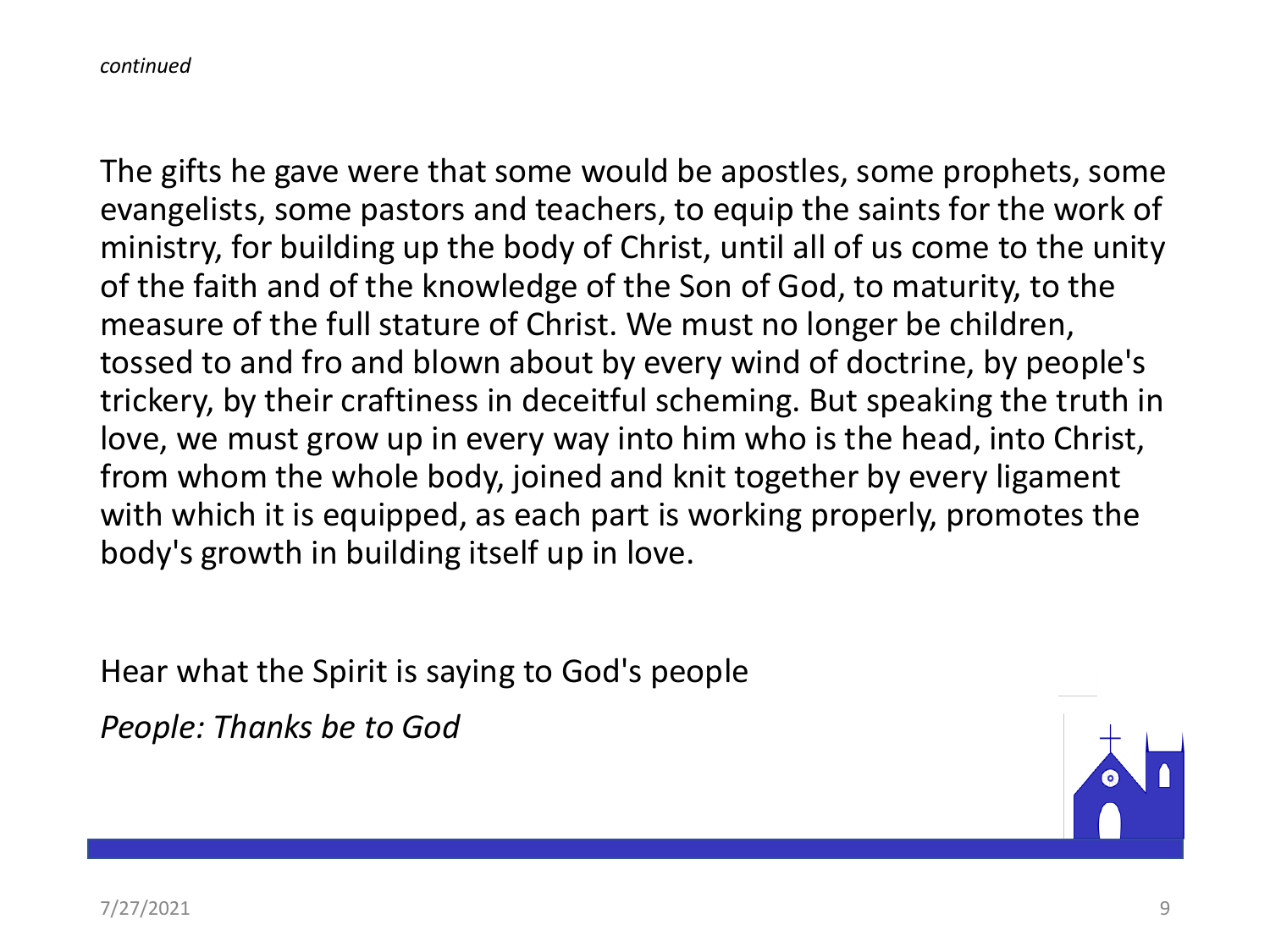### **Gospel 6:24-35**

The Holy Gospel of Our Lord Jesus Christ according to Mark *People: Glory to you, Lord Christ*

The next day, when the people who remained after the feeding of the five thousand saw that neither Jesus nor his disciples were there, they themselves got into the boats and went to Capernaum looking for Jesus.

When they found him on the other side of the sea, they said to him, "Rabbi, when did you come here?" Jesus answered them, "Very truly, I tell you, you are looking for me, not because you saw signs, but because you ate your fill of the loaves. Do not work for the food that perishes, but for the food that endures for eternal life, which the Son of Man will give you. For it is on him that God the Father has set his seal." Then they said to him, "What must we do to perform the works of God?" Jesus answered them, "This is the work of God, that you believe in him whom he has sent." So they said to him, "What sign are you going to give us then, so that we may see it and believe you? What work are you performing? Our ancestors ate the manna in the wilderness; as it is written, 'He gave them bread from heaven to eat.'" *continued*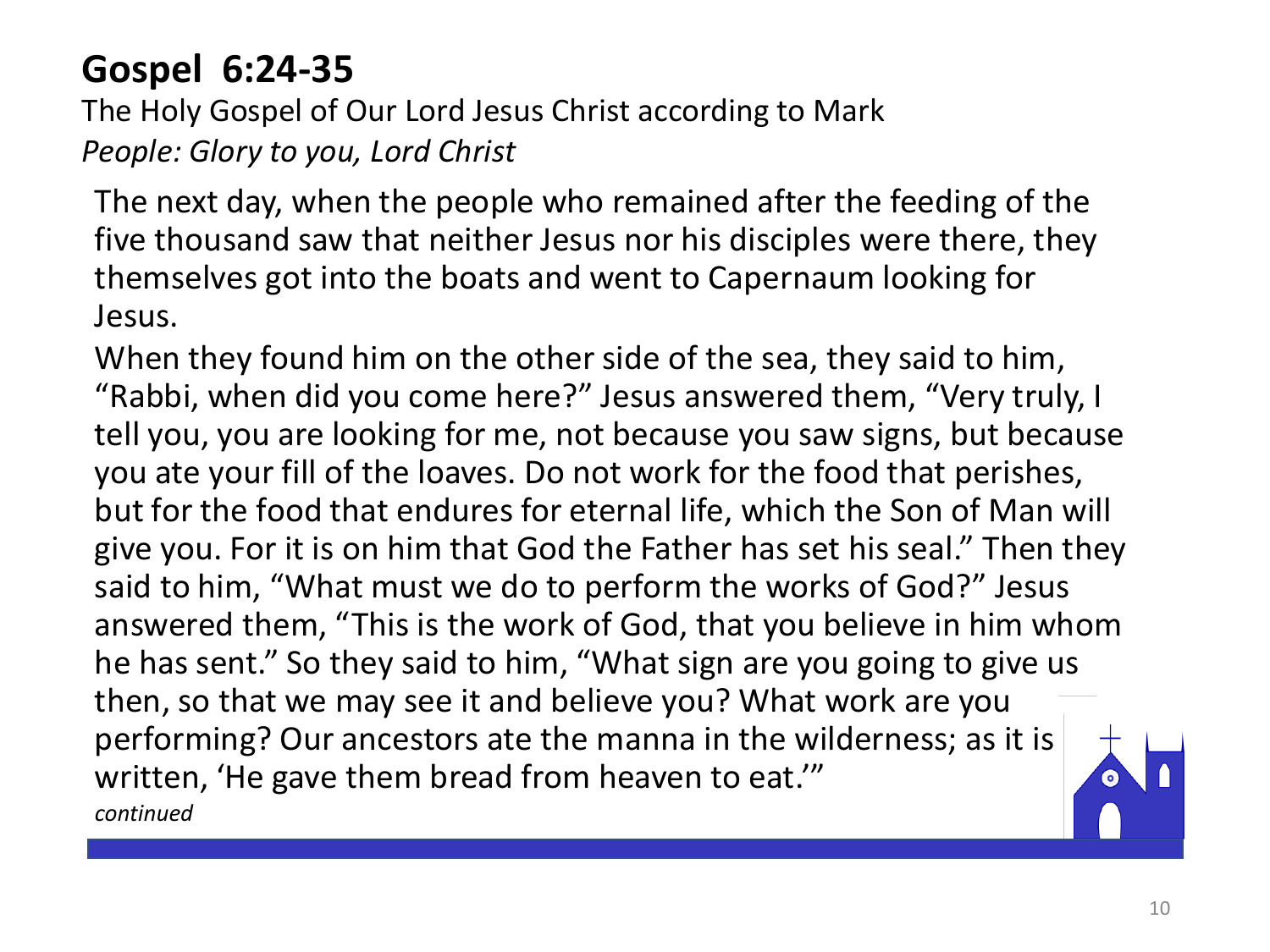*continued*

Then Jesus said to them "Very truly, I tell you, it was not Moses who gave you the bread from heaven, but it is my Father who gives you the true bread from heaven. For the bread of God is that which comes down from heaven and gives life to the world." They said to him, "Sir, give us this bread always."

Jesus said to them, "I am the bread of life. Whoever comes to me will never be hungry, and whoever believes in me will never be thirsty."

The Gospel of the Lord *People: Praise to you Lord Christ*

Homily Marge Cull

Post Homily Hymn: Come risen Lord, H306

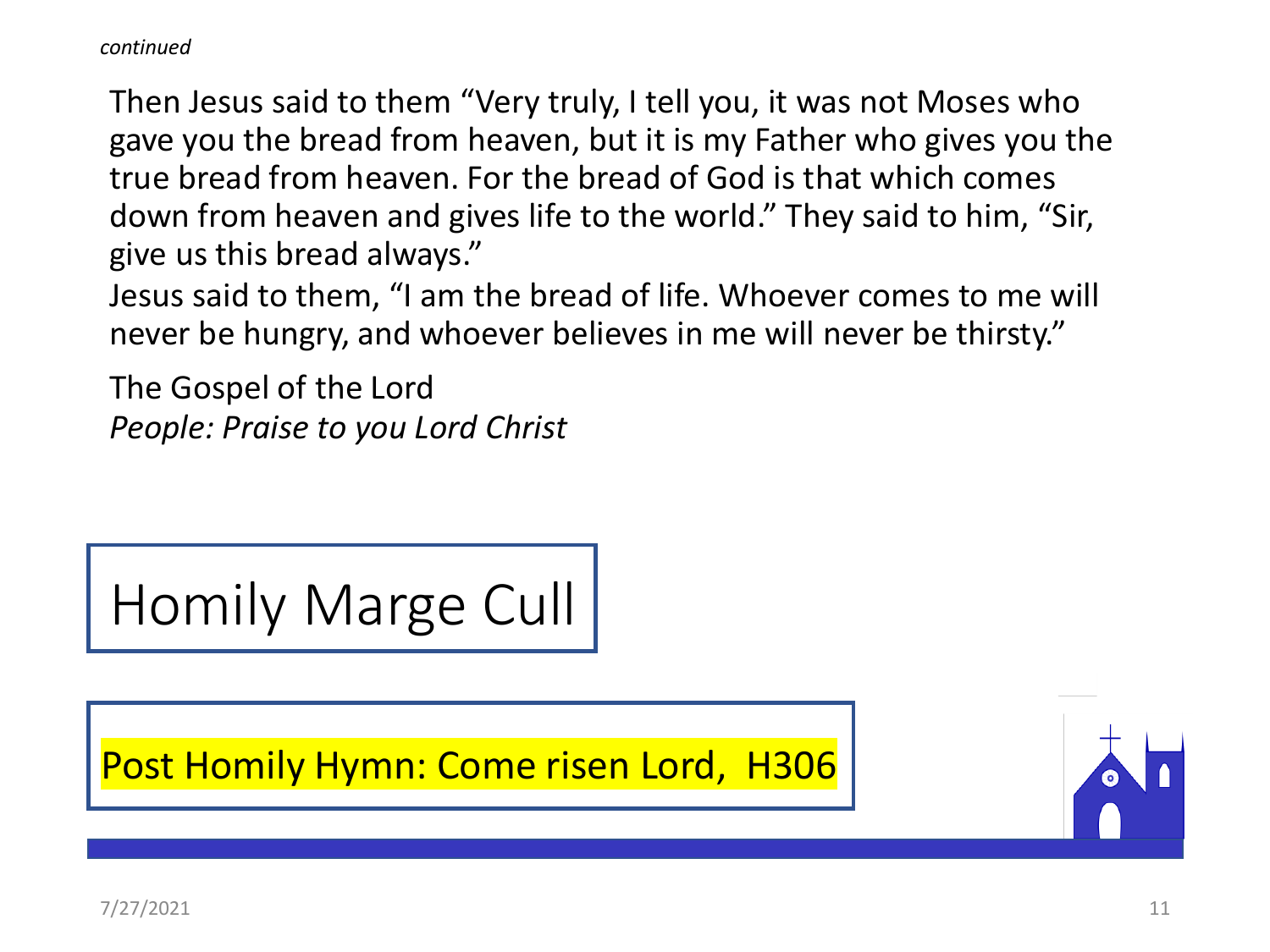## The Nicene Creed

We believe in one God, the Father, the Almighty, maker of heaven and earth, of all that is, seen and unseen.

We believe in one Lord, Jesus Christ, the only Son of God, eternally begotten of the Father, God from God, Light from Light, true God from true God, begotten, not made, of one Being with the Father. Through him all things were made. For us and for our salvation he came down from heaven: by the power of the Holy Spirit he became incarnate from the Virgin Mary, and was made man.

#### *Leader's microphone open, all others muted*

For our sake he was crucified under Pontius Pilate; he suffered death and was buried. On the third day he rose again in accordance with the Scriptures; he ascended into heaven and is seated at the right hand of the Father

He will come again in glory to judge the living and the dead, and his kingdom will have no end.

We believe in the Holy Spirit, the Lord, the giver of life, who proceeds from the Father and the Son. With the Father and the Son he is worshiped and glorified. He has spoken through the Prophets.

We believe in one holy catholic and apostolic Church. We acknowledge one baptism for the forgiveness of sins.

We look for the resurrection of the dead, and the life of the world to come.

*Amen*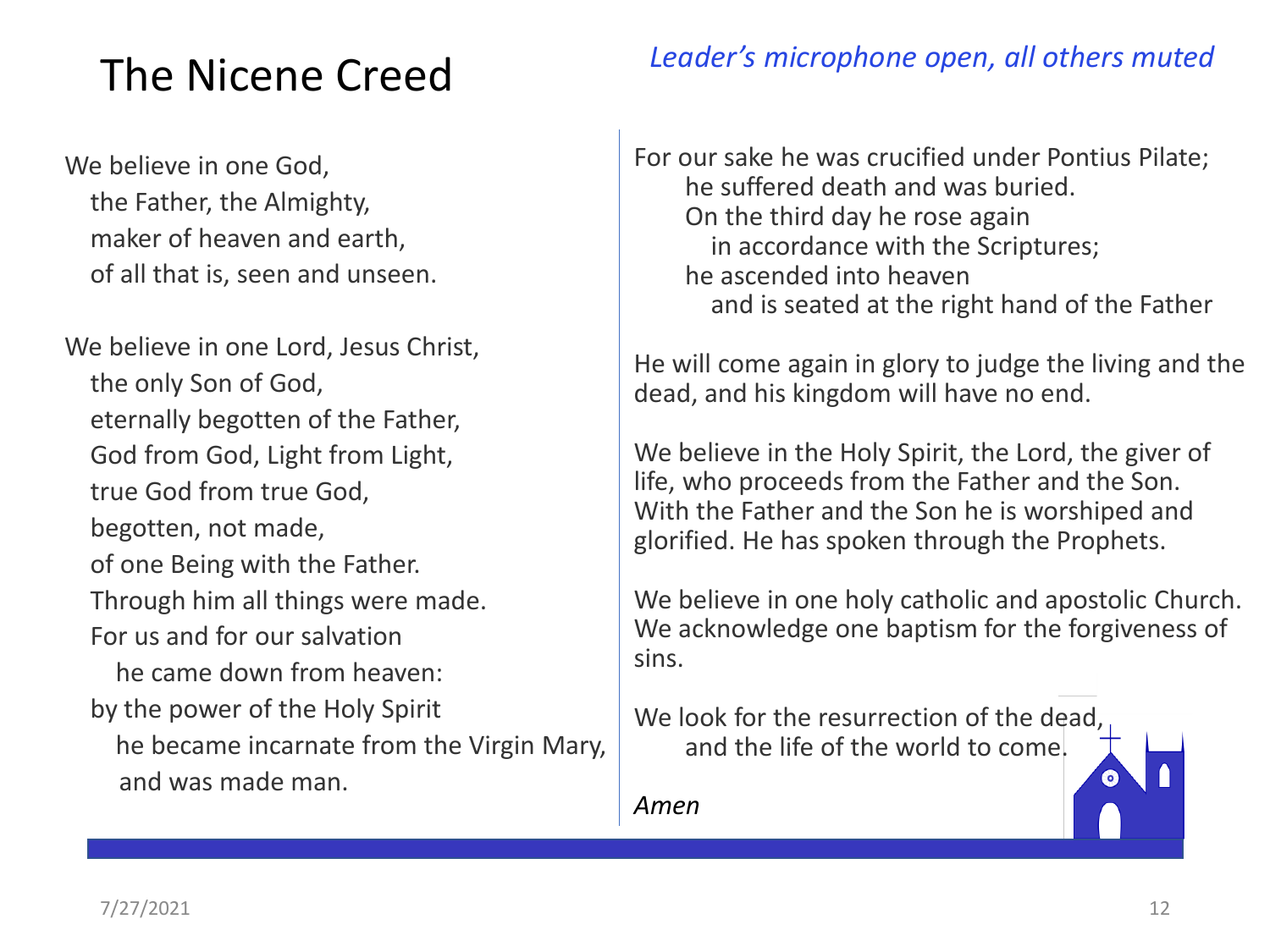### Prayers of the People - Reader

*Please enter prayers and petitions into the chat if attending virtually*.

Leader: We give you thanks for the Holy Spirit who moves through us, the world. *People: And in the Church. Bless it Lord God, sustain it, and lead it into new life.*

Leader: We give thanks to the Spirit of creation for the world around us, the use of our intellect and skill to enhance the well-being of all people, for those who grow our food, those who work while we sleep, the leaders and people of our towns, states, and countries.

*People: We give thanks for the whole created order; in it we see your presence*.

Leader: The Spirit is our Holy Comforter. We pray now especially for those in any need, and especially those on our prayer list:

Dot B., Marilyn W., Kyle M., Jennifer M., Claire M., Muriel C., Daniel, Marjorie S., JoAnn B., Vi G., Loren C., Richard T., Pat N., Rebecca T., Stephanie T., David T., George M., Diane M., John V., Norm L., Janet D., Beth W., Ron, Nancy M., Carole H.P., Nick, Curtiss C., Grant., Dennis P., & Kristen W.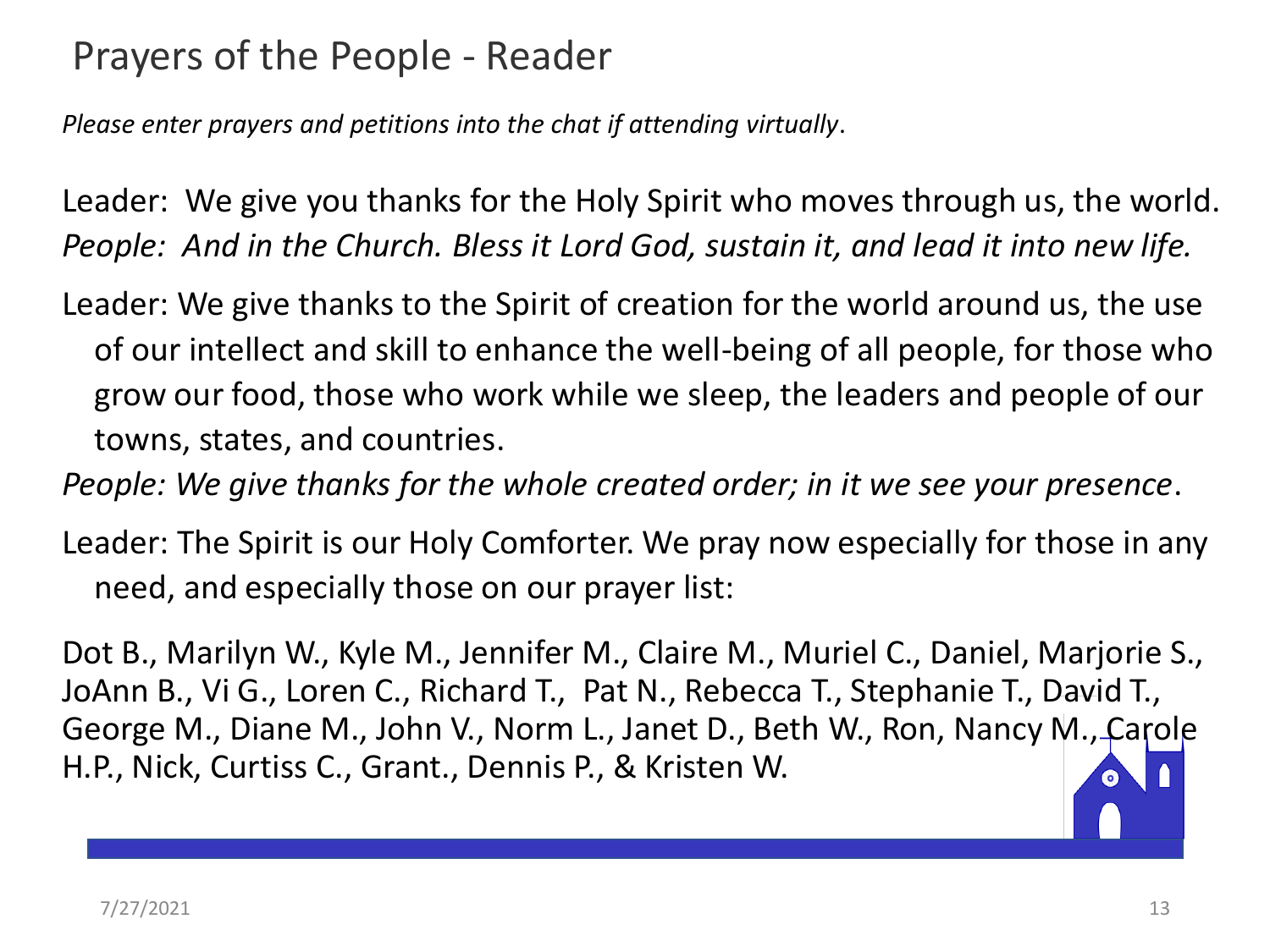Prayers of the People *continued*

Leader: We pray for those serving in the military, especially: Baron S., Zachary S., Christopher, Monique & Joey

Leader: We give thanks for those whom we love but see no longer. They stand before you and pray for us, as we now pray for them, especially for Wendell Pineo.

*People: May light perpetual shine upon them.*

*Leader allows a moment of quiet for all to name out loud or in the hearts those who have died.*

Leader: Are there other intercessions or thanksgivings others wish to name?

*All are invited to speak out loud or enter in the chat and offer further prayer needs, including birthday or anniversary remembrances. Leader or other person reads petitions entered into Zoom Chat.*

Celebrant: asks if there are any birthdays or anniversaries to be celebrated in the coming week, then prays for those named; if none come forward with birthdays or anniversaries, the Celebrant adds a concluding Collect.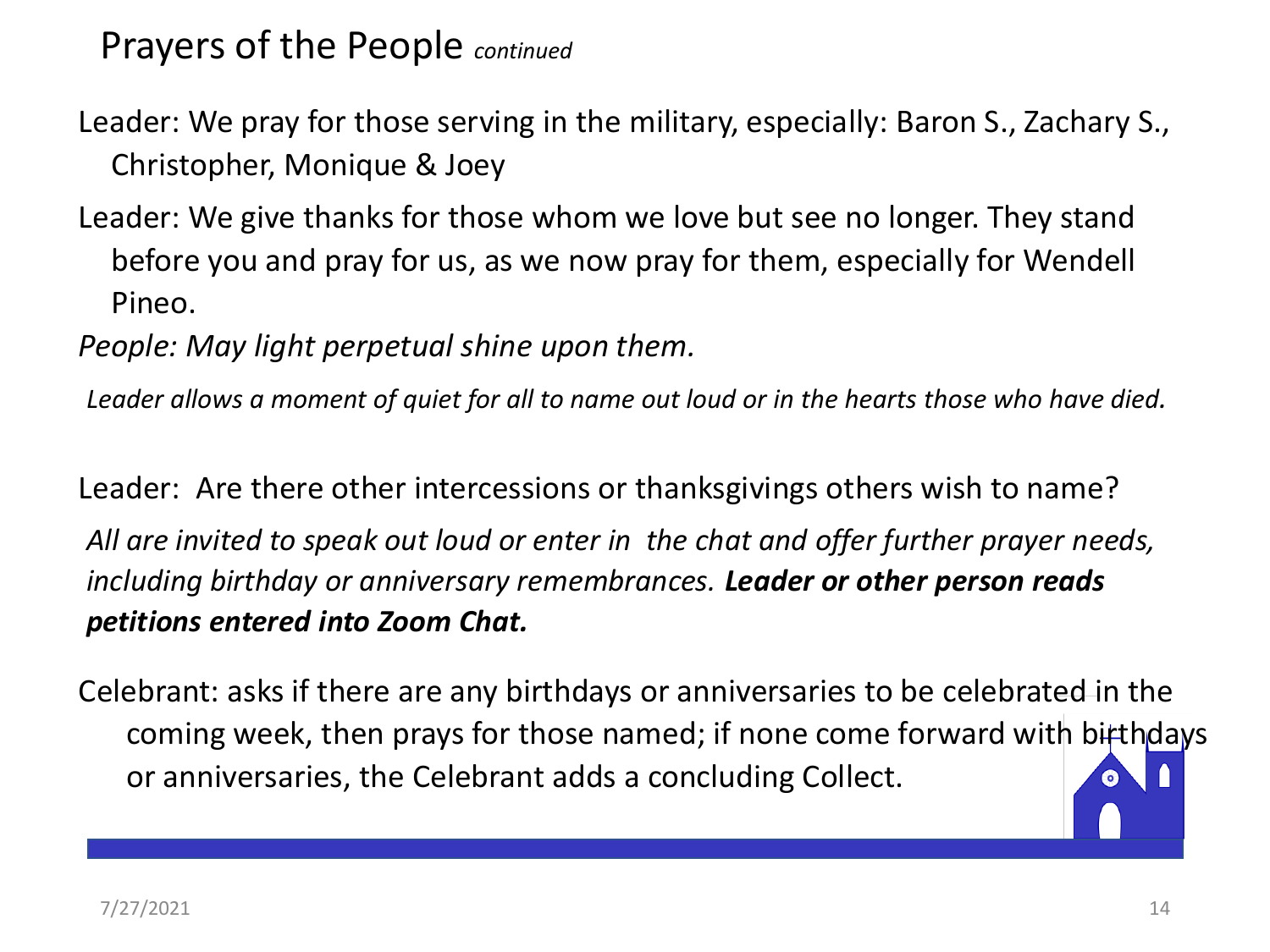## Confession and Absolution

Let us confess our sins against God and our neighbor

*Officiant and People together*

Most merciful God, we confess that we have sinned against you in thought, word, and deed, by what we have done,

and by what we have left undone.

We have not loved you with our whole heart; we have not loved our neighbors as ourselves.

We are truly sorry and we humbly repent.

For the sake of your Son Jesus Christ, have mercy on us and forgive us; that we may delight in your will, and walk in your ways, to the glory of your Name. Amen.

Officiant: Almighty God have mercy on us, forgive us all our sins through our Lord Jesus Christ, strengthen us in all goodness, and by the power of the Holy Spirit keep us in eternal life. Amen.

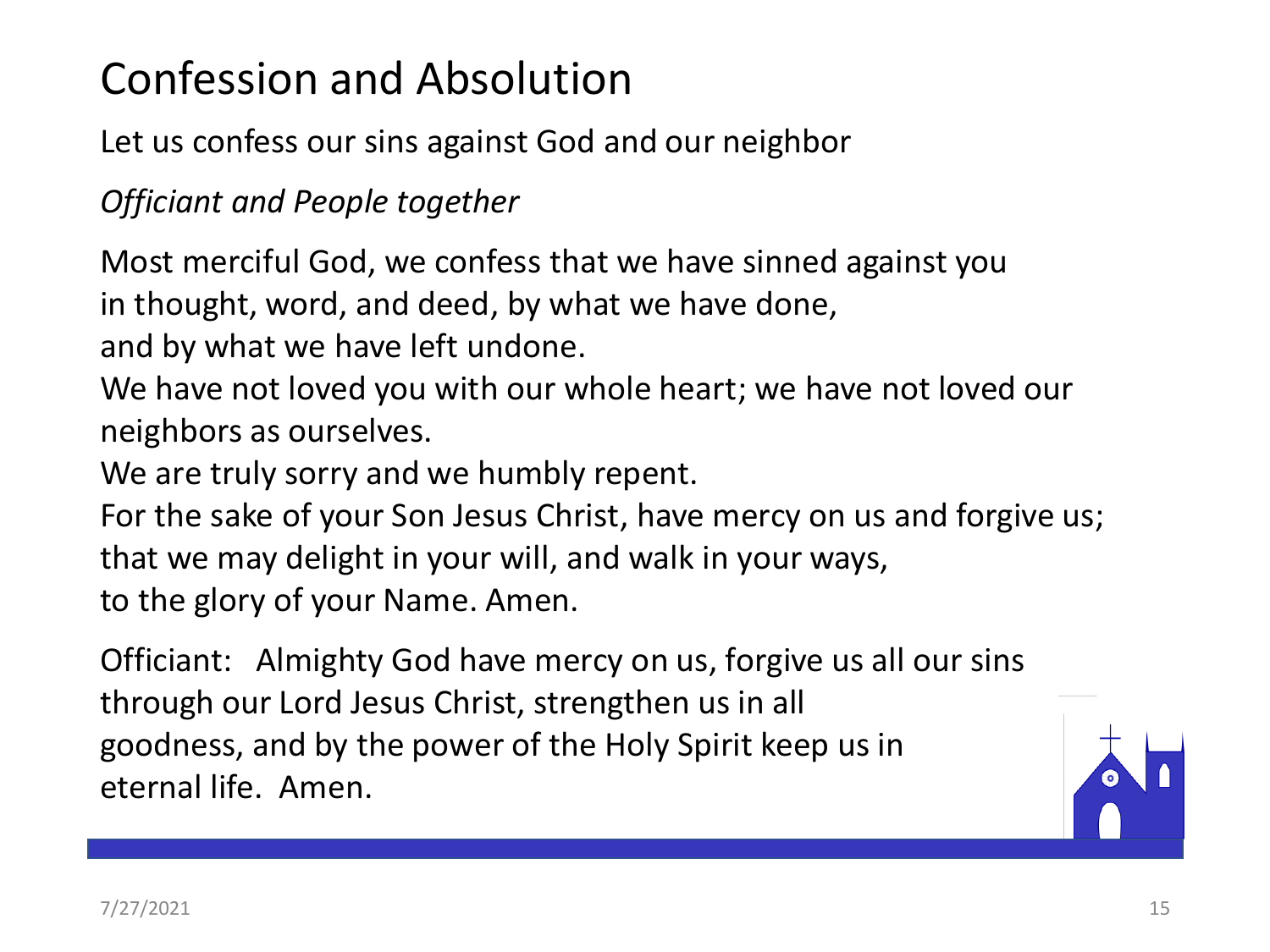### The Lord's Prayer

*And now, as our Savior Christ has taught us, we are bold to say,*

Our Father, who art in heaven, hallowed be thy Name, thy kingdom come, thy will be done, on earth as it is in heaven. Give us this day our daily bread. And forgive us our trespasses, as we forgive those who trespass against us And lead us not into temptation, but deliver us from evil. For thine is the kingdom, and the power, and the glory, for ever and ever.

*Amen*



Closing Hymn: O love that casts out fear, H690

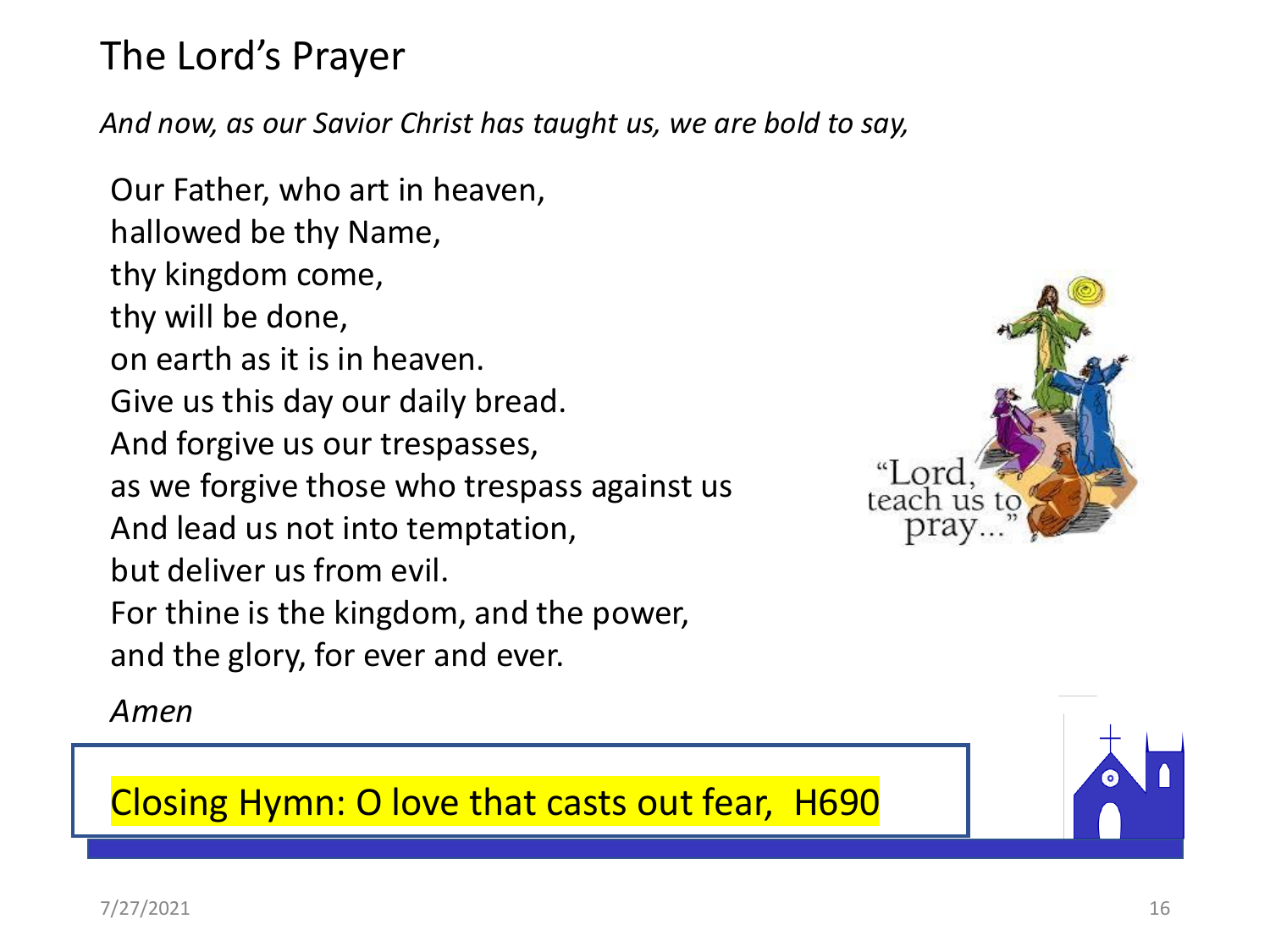### Dismissal



# Celebrant: Let us bless the Lord, Alleluia, alleluia!

*People: Thanks be to God. Alleluia, alleluia!*